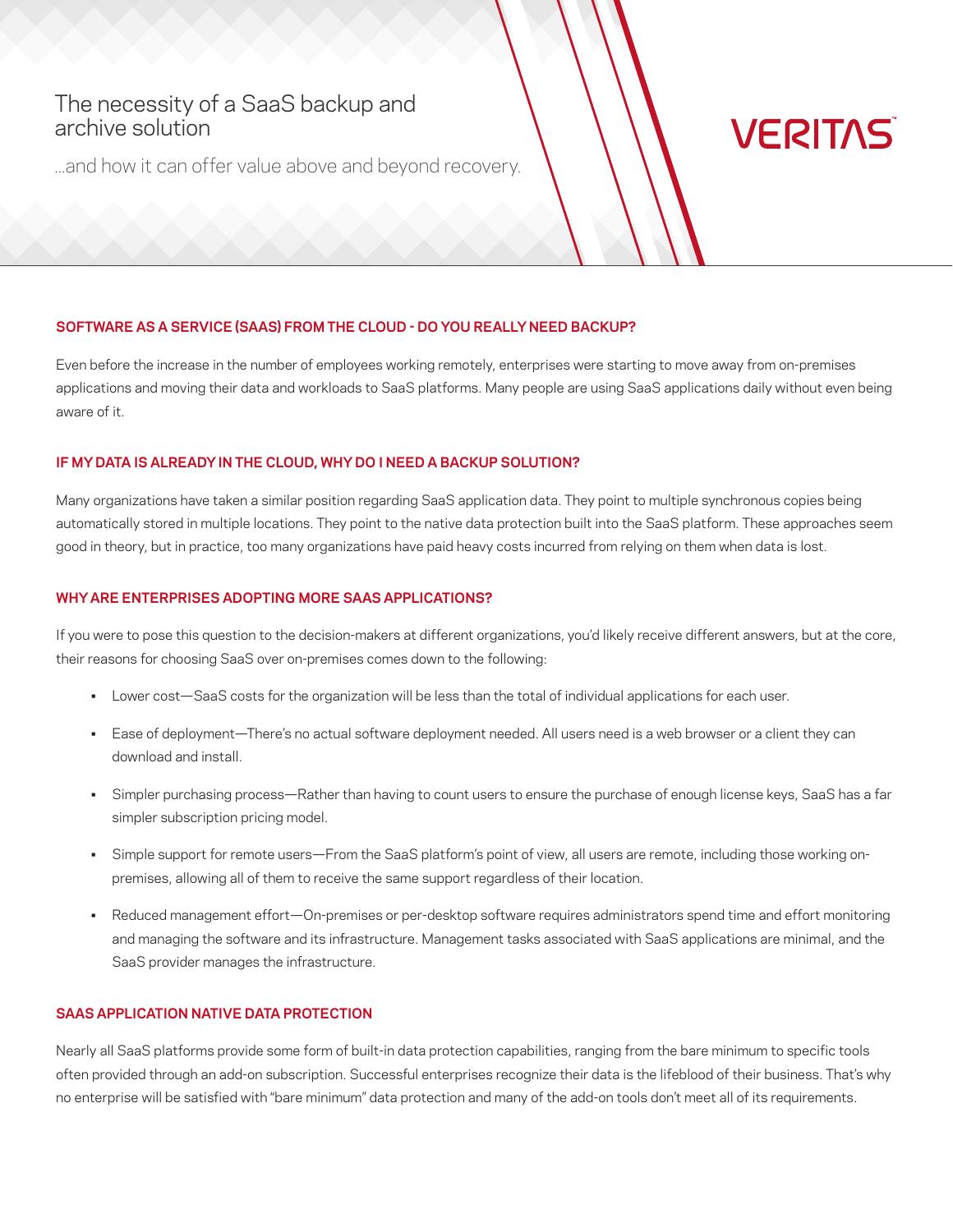Here are some of the common SaaS approaches to data protection.

#### **SYNCHRONIZED COPIES OF DATA**

Nearly all SaaS application platforms protect their clients' data using multiple copies of the data, even if those copies are invisible to users and only accessible by the platform itself. Because enterprises' data is changing rapidly—sometimes 24/7—the SaaS provider needs to set its time interval between synchronizations very low, ensuring the copies are as up-to-date as possible to provide a low recovery point objective (RPO).

The problem, however, is that data deletions—either accidental or malicious—often aren't noticed right away. The same goes for files being corrupted either through a software crash or malware. When these events are noticed, most of the time the user who noticed doesn't have the access or permissions to do anything, and more time is spent contacting an administrator with the right privileges.

In the time it takes to become aware of the problem, the deletion or corruption will have been replicated to the other copies of the data, spreading the problem to the replicas as well.

## **RECYCLE BIN OR SIMILAR FUNCTION**

On many SaaS platforms, when a user deletes data, the platform might not actually delete it, but will instead move it to the Recycle Bin or a similar reserved storage space. Depending on the platform and how it's configured, the user might not be aware of this process or might not have access to the Recycle Bin, eliminating the option for a self-service restore.

Additional issues with the Recycle Bin approach include the following:

If users do have access to the Recycle Bin, they could accidentally delete the data from it. Once data has been deleted from the Recycle Bin, there is no option to restore it.

A Recycle Bin usually has an expiration policy that sets a time limit on how long it will retain the data. This period could be anywhere from 3 days to 90 days, but once the time is up, the data is automatically and permanently deleted. Once the data has been purged from the Recycle Bin, there is no option to recover it.

Recovering files from the Recycle Bin can work for a small number of items, but bulk recovery scenarios are virtually unusable.

## **SAAS APPLICATION-PROVIDED BACKUP**

Some SaaS applications do provide backup and recovery options, but it's notable that some providers have explicitly stated that backing up and recovering your data is not their responsibility. For those that do offer it, there's typically an add-on cost. Be careful when looking at the costs associated with their backup. You'll often end up paying double your current storage usage costs to have an extra copy of the data as well as additional bandwidth usage charges.

Also look at their Terms and Conditions very carefully before you sign anything. For most of these services you won't find a single mention of service-level agreements (SLAs) about how long a recovery might take—or even that they're able to recover data at all. Instead, you'll see phrases like "best effort" in reference to data recovery, which means the vendors are saying they'll try to recover your data, but you agree it's OK that they might not be able to recover anything at all. Also keep in mind that your definition of "best effort" will very likely differ from that used by the already-overworked person who will be responsible for putting in that effort.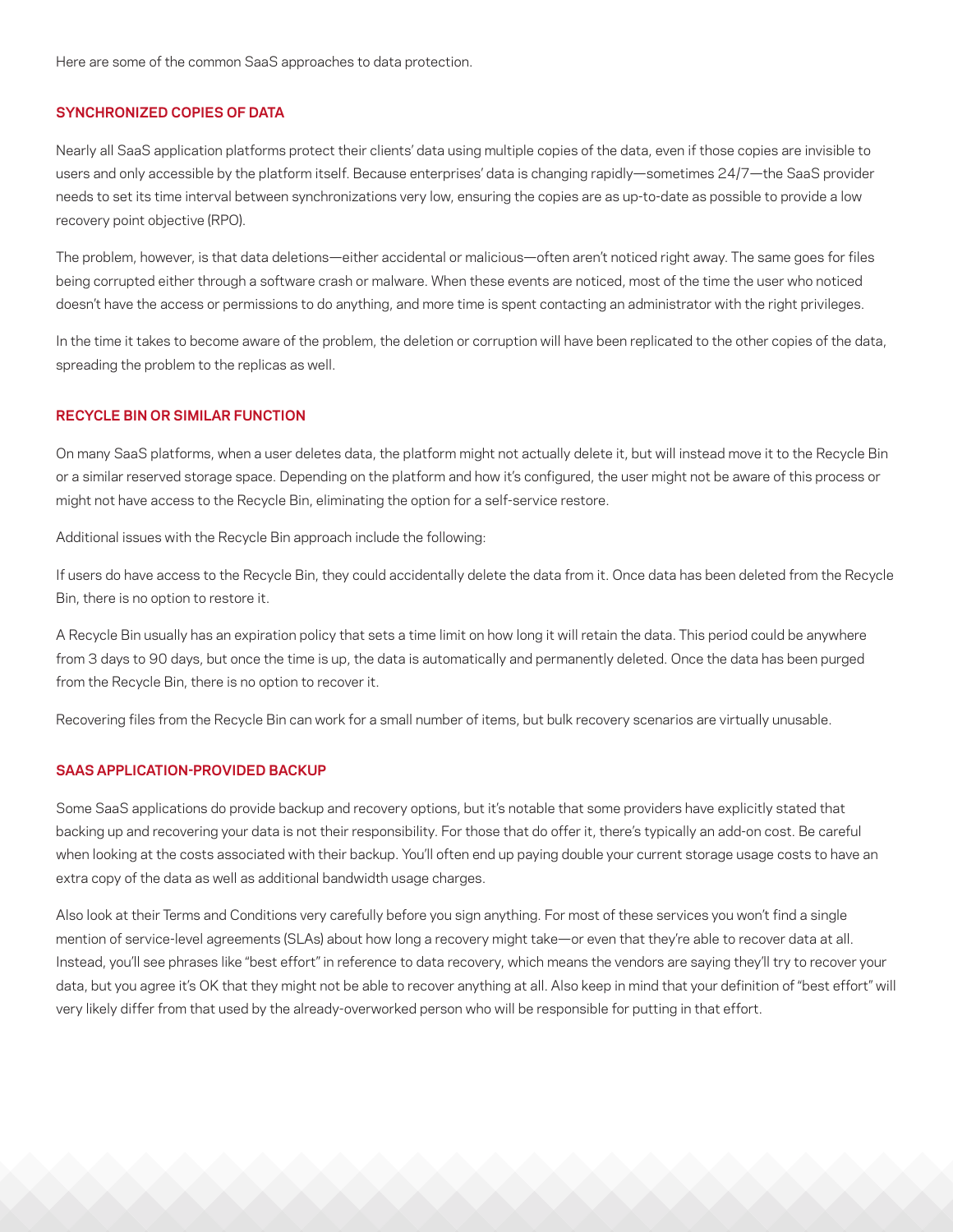#### **FIVE CRITICAL FEATURES YOU DON'T WANT TO COMPROMISE ON IN YOUR SAAS BACKUP AND ARCHIVE SOLUTION**

Not all data protection solutions are created equal, so it's important to identify your actual requirements before you even begin the conversation. At a bare minimum, you'll require a solution that offers full coverage for your SaaS data with flexible recovery options, high-level performance, automation and scalability, so the solution grows as your data grows. Beyond that, there are additional advanced features to consider that will enhance your ability to protect, recover, archive, ensure compliance and even manage all your organization's mission-critical SaaS data.

## **1 - FULL COVERAGE**

Most enterprises are relying on more than one SaaS application and on offerings from more than one SaaS provider. There are many solutions that only protect specific SaaS applications or even only specific aspects of those applications.

A full-coverage backup solution should be able to back up and archive data from multiple data sources as well as have the intelligence to treat different types of data differently. For example, there are some solutions that can protect specific Microsoft mailboxes, but require you to use a separate solution or add-on software to also protect Microsoft SharePoint collections and files stored in Microsoft OneDrive or Google Drive. You'll also need to protect the data in your organization's messaging platform like Microsoft Teams or Slack. These often require separate point solutions.

Full-coverage solutions don't cover your full data if they don't allow for configuring default data protection policies for each data source or even for different groups of data from the same data source. When covering all sources with default policies, your SaaS backup solution should auto-discover and automatically enroll new users, new site collections and new messaging groups, thus providing automatic data protection for the new data without requiring an administrator to take any action. No more losing sleep wondering whether the data for the new employees or projects that were added today will be protected.

#### **If you're looking for a complete, full coverage SaaS backup solution, you need something that can handle all:**

| User mailboxes                       | File collections                                 | Messaging solutions                    |
|--------------------------------------|--------------------------------------------------|----------------------------------------|
| (Microsoft 365 Outlook and Exchange) | (Microsoft SharePoint and OneDrive,              | (Microsoft Teams, Slack)               |
| • All active and archived mailboxes  | Google Drive, Box)                               | • Conversations                        |
| • Any shared mailboxes               | • All content types                              | • All files sent through conversations |
| • Any and all message attachments    | · Site hierarchies                               | • Document libraries                   |
| • Message journaling                 | • Permissions and access control lists<br>(ACLs) | $\blacksquare$ Wikis                   |

#### **2 - FLEXIBLE RECOVERY**

With a SaaS backup solution that gives you flexible recovery options, you'll have the ability to easily address unanticipated or unconventional recovery requirements. Being able to do so can be particularly important when managing data through changing roles, staff turnover, mergers and acquisitions and other organizational changes.

Ensuring you have flexible recovery options in your backup solution will give you peace of mind that you'll be able to provide efficient, effective and rapid recovery support for your entire organization.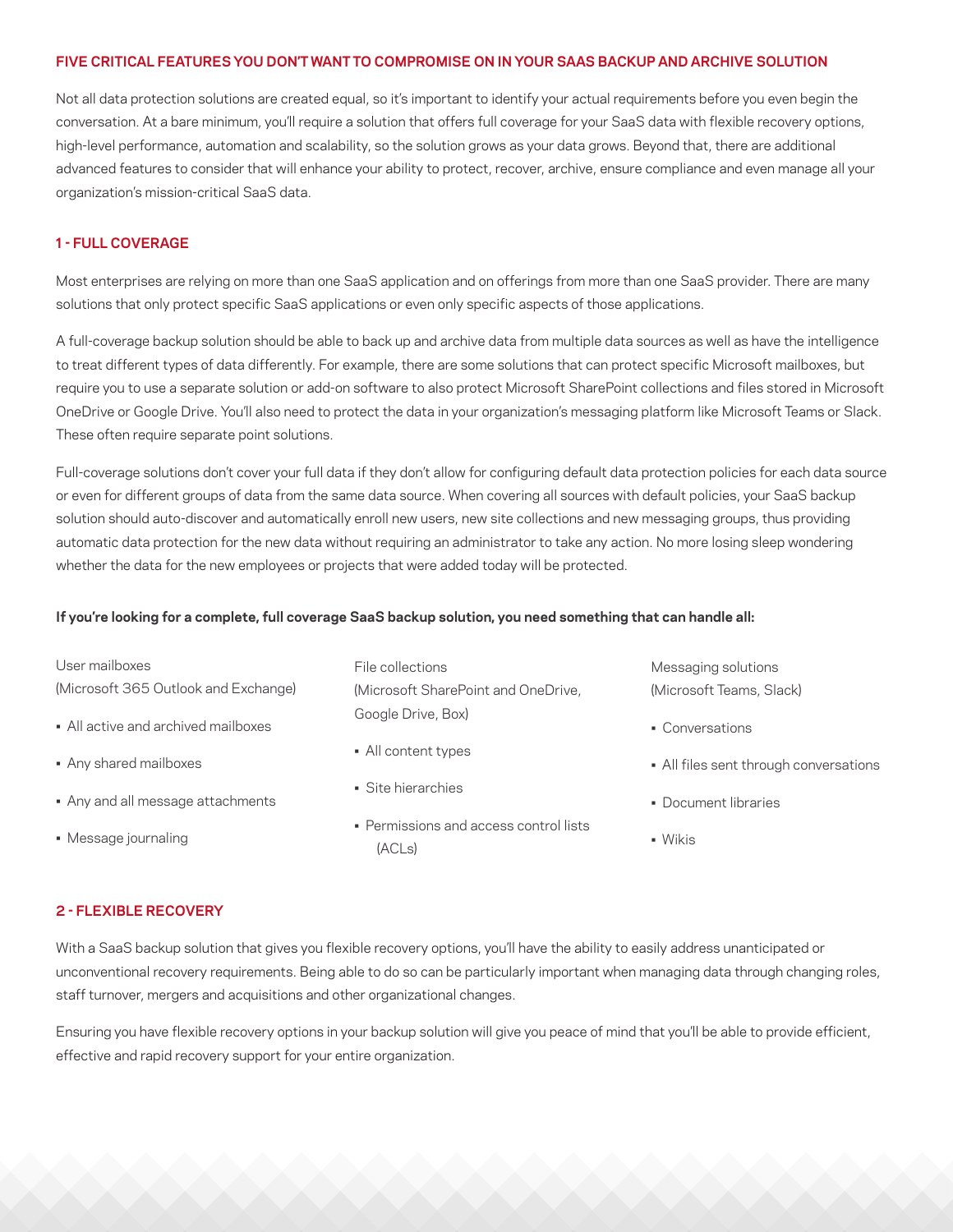#### **Examples of flexible recovery options:**

- Restore items, folders, mailboxes or sites with multi-level recovery—Get your data back no matter what.
- Reinstate multiple mailboxes or collections in a single operation—Resolve large-scale data loss affecting multiple users or sites.
- Recover data to a preferred location, including cross-tenant recovery, data migration or restore to an on-premises location—Gain flexibility for users who need access to the data, have changed roles or don't have access to the original location of the data such as in an acquisition or merger, tenant-to-tenant migration or as part of an exit plan from the cloud.
- Apply filters to your recovery—Recover an entire mailbox, except for the user's contacts, or recover all files from an entire site or collection only within a specific date range, by file type, by owner and so on.
- Maybe you don't need to recover—Access data from accounts after employees are no longer with your organization or in the case of audits without having to maintain an additional active license.

#### **3 - PERFORMANCE AND SCALABILITY**

Your organization is already managing increasingly large volumes of data. The cloud makes this process easier and more costeffective—if it's able to accommodate the level of performance and scalability your organization needs as it grows. You need a solution that will allow you to manage your volumes of data today, tomorrow and in the years to come.

When it comes to choosing based on performance and scalability, your SaaS backup solution needs to be able to:

- Scale to petabytes of data and billions of objects.
- Capture data at rates of multiple terabytes per hour.
- Augment incremental backups with continuous data protection.

Making the shift from on-premises applications and storage to applications and data hosted in the cloud is an investment that needs to be usable and sustainable. That's why it's essential for your chosen SaaS data protection solution to be able to handle all your needs as your organization grows.

#### **Direct benefits of performance and scaling:**

- Ability to meet the continuous data protection (CDP) needs of rapidly changing data.
- Blazingly fast search results.
- Reduced recovery time objectives (RTOs).
- Reduce costs with a pay-as-you-grow pricing model.
- Reduce costs further with automated data tiering policies.
- Metadata and content indexing at scale.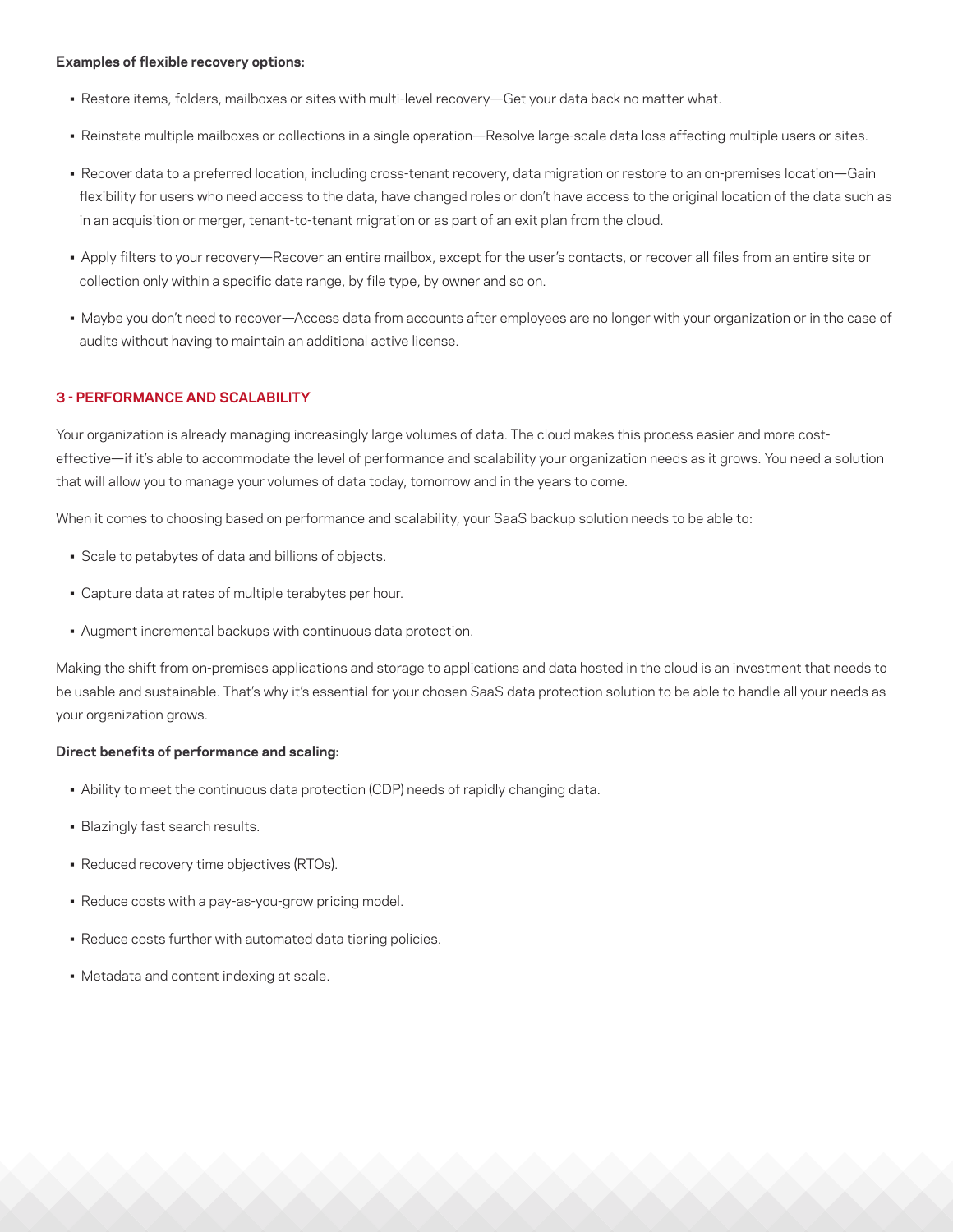## **4 - AUTOMATIC COMPLIANCE ENFORCEMENT**

Regardless of what industry your organization is in or where it's located, there are very likely multiple regulations with which you need to comply.

To ensure your organization is in full compliance, you need a SaaS backup and archive solution that allows you to create policies that will have all data subject to these regulations assigned data retention and permission policies to all your backup copies and your archived data. At scale, this process is not something your employees can do. Instead, you need a backup solution that will automatically apply these rules to the data as it is backed up and archived. This approach will ensure your organization will have no problems during any compliance audits.

Global enterprises operating in multiple countries may also have to comply with data sovereignty regulations that require data be subject to the laws and governance structures of the nation within which it is collected and stored. These regulations also apply to your backup and archived data.

Many SaaS backup solutions don't make it easy to meet this requirement. The Veritas solution allows customers to select their hosting Azure region or even scale across regions. It also automates the enrollment of user mailboxes and site collections into policies that map their content to the appropriate backup storage region, ensuring data residency control.

#### **Compliance features you need:**

- Immutable, tamper-proof storage for your data.
- Security, including multi-factor authentication, role-based access controls (RBAC) and end-to-end encryption.
- Data residing in a SOC 2-compliant platform.
- Flexible retention policies based on numerous criteria, allowing you to ensure preservation of the data throughout the required time frame.
- Near-infinite scaling.
- Personally identifiable information (PII) detection, allowing isolation of private and sensitive data.
- Enhanced discovery capabilities, including optical character recognition (OCR), transcription of audio and video files and searches based on multiple factors such as keywords, phrases, proximity relevancy ranking, Boolean and regular expressions.
- Ability to run a search across multiple data sources simultaneously.
- Ability to apply a legal hold quickly and easily.
- Ease in working with a designated third party (D3P) during regular audits.

## **5 - A SINGLE, UNIFIED MANAGEMENT CONSOLE**

Enterprises today need to provide data protection for a near-overwhelming amount of information. This information is created by many different sources in many separate locations. You need the same level of protection and compliance applied to all your data regardless of source and location.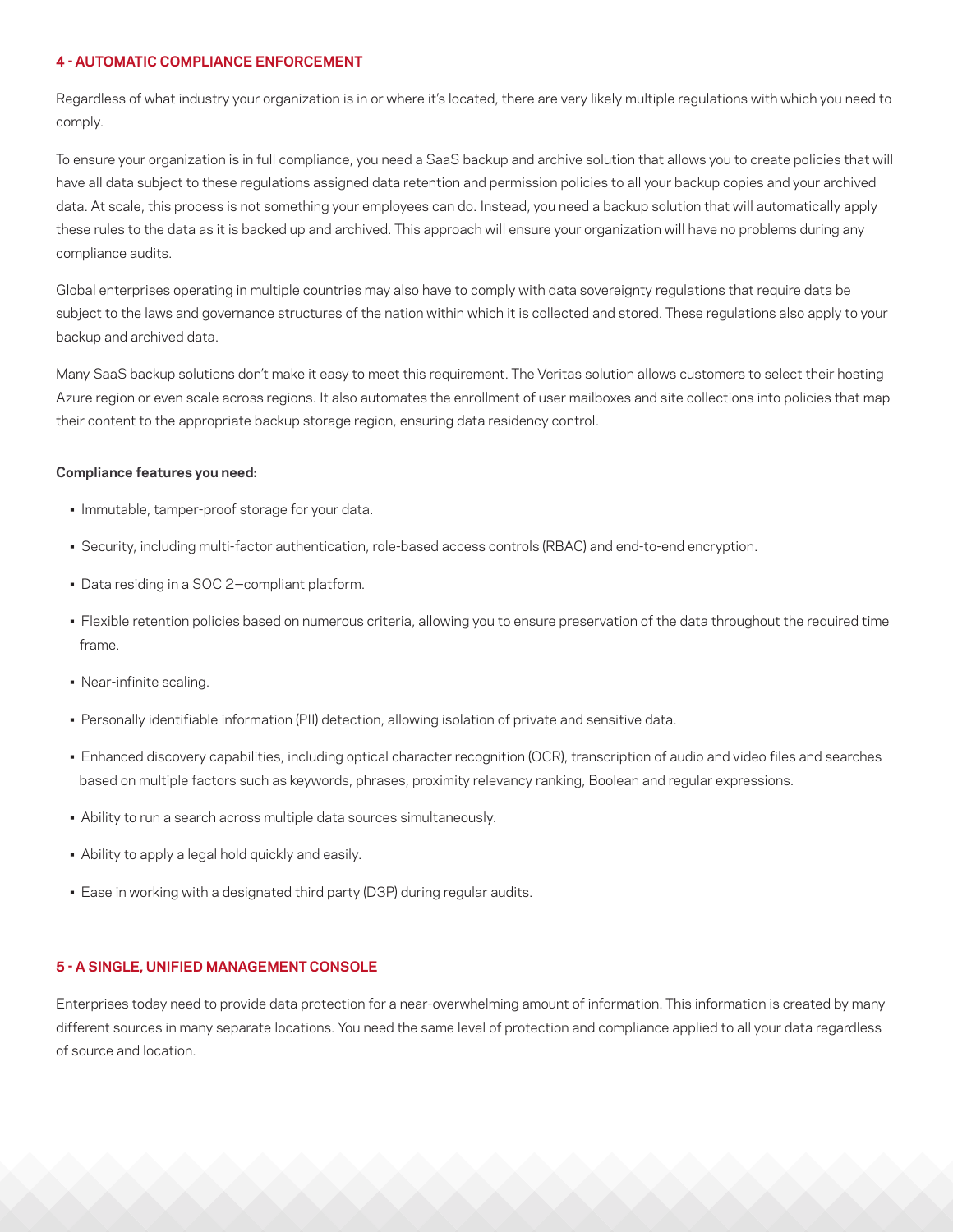Enterprises need a single solution that can meet all their SaaS backup, recovery, archive and compliance requirements. That solution must allow all backup, recovery and archive jobs to be monitored and managed through a single, simple, intuitive graphical user interface (GUI). And that solution should allow administrators to monitor and manage all those jobs—regardless of the data source, regardless of the location, regardless of the compliance policies being applied—from anywhere they have an Internet connection.

With a single management console, administrators can collect the requested data from all relevant data sources quickly with a single search query. They can also place a legal hold on all that data with a single command. Last, but by no means least, a good solution makes it easy to export a copy of the discovery data to a specified location.

#### **Advantages of unified management:**

- Monitor and manage all backup, recovery and archiving jobs across all data sources and locations from anywhere.
- Configure and edit backup, archive and tiering policies from anywhere.
- Enables simple management for enterprises using a "follow-the-sun" IT support model.
- Perform discovery across specific or even all data sources with a single search query.
- Easily standardize polices across all business units and locations.
- No need to learn different interfaces or switch between consoles, as required with point solutions.
- Unified activity log simplifies auditing processes.

## **ADDITIONAL ADVANCED FEATURES**

Finding a SaaS backup and archive solution that meets all five of the requirements detailed in this brief will enable your organization to have a strong data protection profile. Here are some additional features to look for in the solution you choose that will enhance your ability to protect, recover and archive your data in a way that goes above and beyond those five requirements.

#### **Enterprise-grade security**

It's no longer enough to protect your data from loss due to mistakes or software crashes. Today you also need to protect your data from being stolen, maliciously deleted, modified or held for ransom.

To protect your data from being stolen or even viewed by anyone, you need a SaaS backup solution that offers end-to-end data encryption. This approach means any data in transit is encrypted and your backup data is encrypted when it's stored.

The Veritas SaaS Backup solution also includes tight integration with Azure Active Directory, enabling single sign-on (SSO), multifactor authentication (MFA) and unified password controls.

## **Continuous data protection**

A SaaS backup solution that provides continuous data protection (CDP) will actively monitor your data and automatically capture modifications in a near-real-time manner. Unlike normal incremental scans or snapshots, which happen at scheduled intervals, CDP is always running to capture any changes as they occur.

Features like CDP are useful for augmenting your SaaS backup strategy by applying it to high-priority site collections, users and/or processes to ensure the continuity and integrity of your mission-critical data.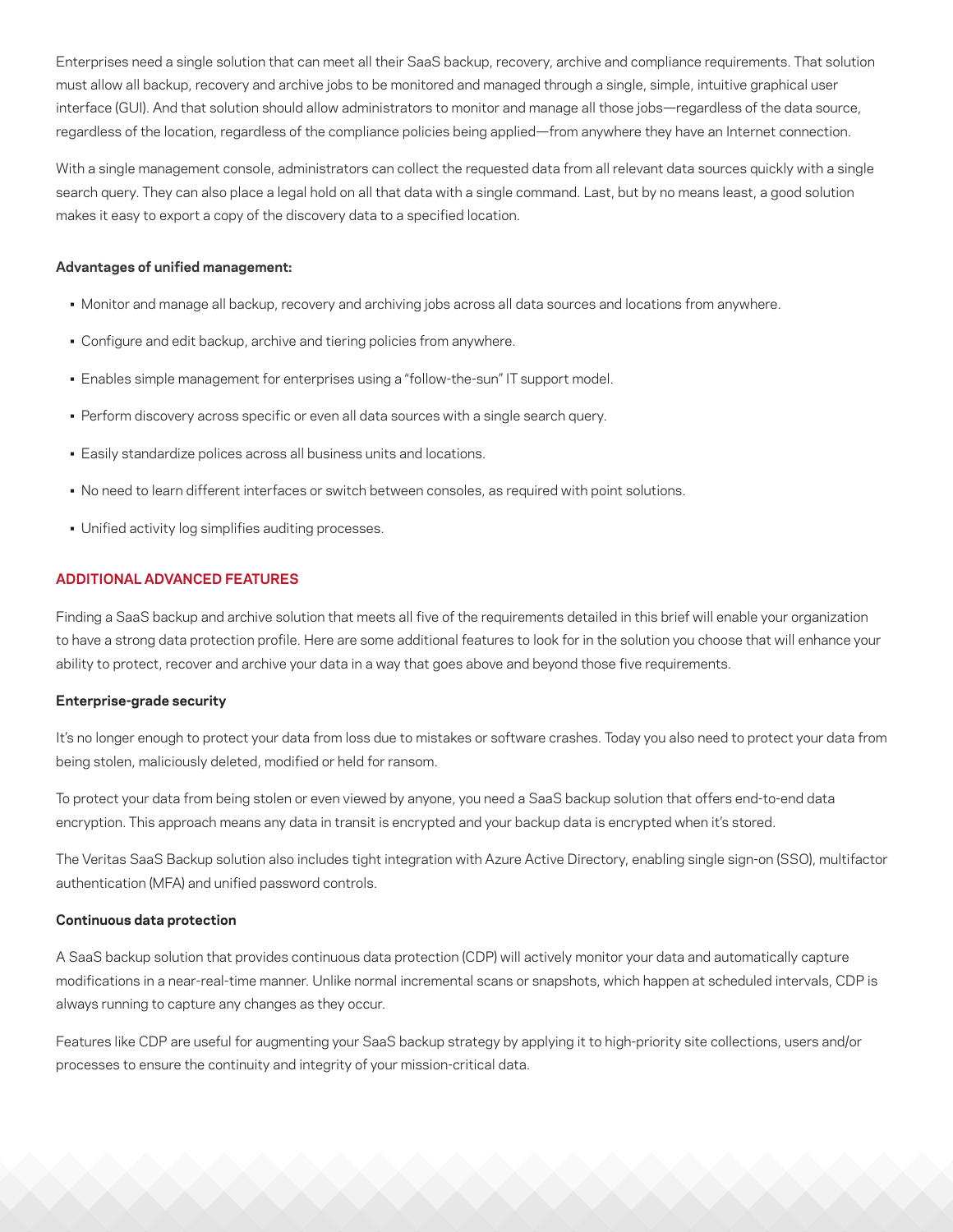#### **Archive storage for former employees' data**

Today's workers are increasingly transient, which leaves IT dealing with a data challenge when it comes to archiving inactive SaaS user accounts' data. The ability to do so has become particularly important with the emergence of compliance regulations such as the European Union's (EU's) General Data Protection Regulation (GDPR) and the California Consumer Privacy Act (CCPA).

Finding a backup solution that provides automatic archiving of all SaaS data—mailboxes, site collections and messaging systems means you can avoid unnecessary licensing costs when someone leaves your organization.

Plus, with a backup and archive solution that offers flexibility around long-term retention, you can restore user data in the future.

## **CHOOSE THE RIGHT SAAS BACKUP AND ARCHIVE SOLUTION FOR YOUR ORGANIZATION**

Knowing what's possible and the benefits to your organization can make all the difference when evaluating solutions that allow you to protect, recover and archive your SaaS data.